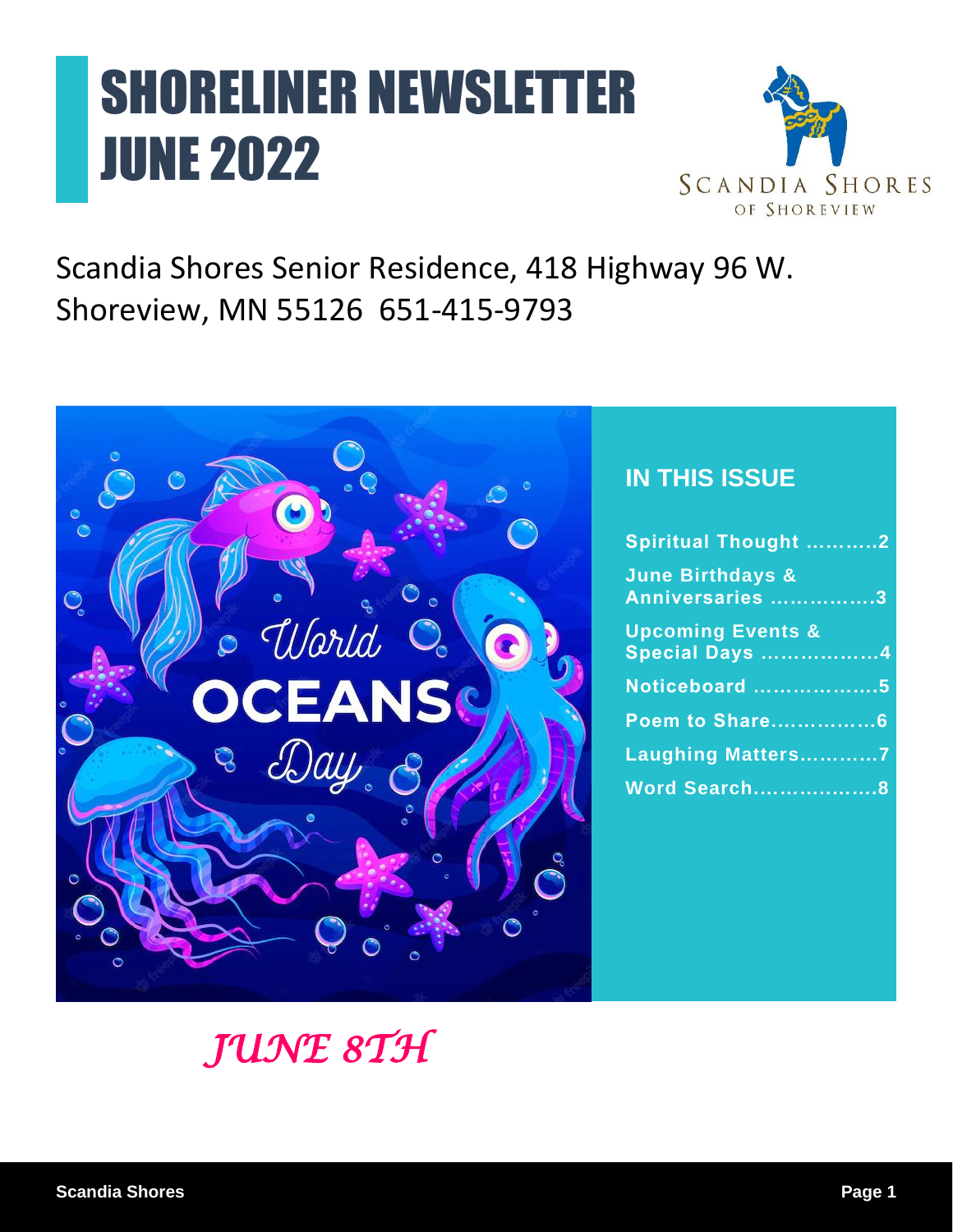### **The Rainbow**

Happy June! Did you know, on average June is the wettest month in Minnesota with an average of 4.06 inches of rain! And with those rainstorms, we hope to see some rainbows! We see a rainbow after it rains, of course, but the best time is around sunset or sunrise because of the angle of the sun.

What a majestic part of nature—the beautiful colors always in the same displayed order, almost like God's smile reaching down to the earth!

**A rainbow signifies joy** that the rain is past, the sun is shining, and tomorrow will be a good day. I never did find the 'pot of gold' at the end of the rainbow, but the rainbow holds deeper meaning.

The first reported rainbow sighting occurred in the account of Noah and his family in Genesis, Chapters 6-9. They had just survived the longest and most intense rainstorm and flooding ever recorded. Can you imagine coming out of the ark after one long year? And they 'lived to tell about it!' Can you imagine every time Noah heard the thunder and saw the lightening, he froze fearing they would experience the flood again?

Scripture indicates God sent the rainbow as a seal of His promise that He would never again flood the earth. Today we understand the rainbow in a natural way as the effects of light shining on water droplets. The light is refracted, or bent into a bow shape, and separates into the beautiful colors.

**The rainbow reminds us of God's beautiful grace**. In the midst of storms, God shelters His followers. Even though we humans fail, He provides a way through if we will grasp His provided lifeline. In the storms of life, we can run to His place of safety through prayer.

Remember:*God is our refuge and strength, an ever-present help in trouble* (Psalm 46:1).

And if you wonder about the flood, read Jesus' words in Matthew 24:36-39. He validated Noah and the flood.



**This month, let's also honor the dads among us:** 

### **"Happy Father's Day!"**

*--Campus Pastor Sherree Lane*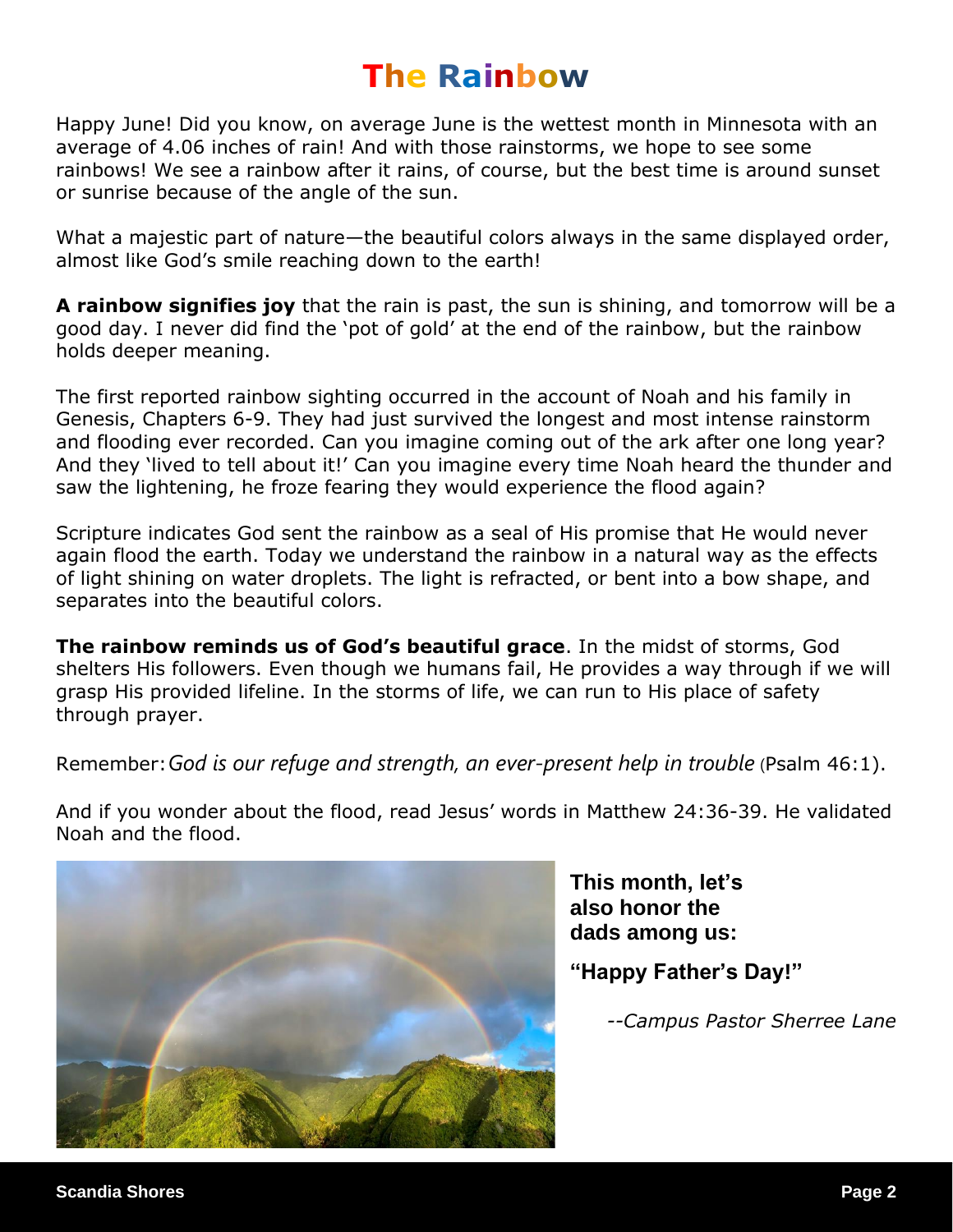### **In June, we celebrate birthdays with:**

| $\bullet$ | Irene N. | 3 <sup>rd</sup>  | Apt. 235 |
|-----------|----------|------------------|----------|
| $\bullet$ | Gene H.  | 5 <sup>th</sup>  | Apt. 116 |
| $\bullet$ | Bette G. | 10 <sup>th</sup> | Apt. 213 |
|           |          | والمدر           | .        |

- **Bob C. 18th Apt. 318**
- **Osalee T. 27th Apt. 114**

### **June Anniversaries:**

- **DeArv & Alice G. ~ 14th Apt. 134**
- **Lew & Dorothy D. ~ 26th Apt. 106**
- **Les & Julie Z. ~ 30th Apt. 117**

Please join us in the Scandia Room on the last Tuesday In June to celebrate!

Marilyn Monroe, Actress, 1<sup>st</sup> June 1926 Morgan Freeman, Actor, 1<sup>st</sup> June 1937 Johnny Depp, Actor, 9<sup>th</sup> June 1963 Judy Garland, Actress, 10<sup>th</sup> June 1922 Prince Philip, Duke of Edinburgh, 10<sup>th</sup> June 1921 Donald Trump, Former President, 14<sup>th</sup> June 1946 Boris Johnson, Prime Minister, 19th June 1964 Nicole Kidman, Actress, 20<sup>th</sup> June 1967 Elon Musk, Entrepreneur, 28<sup>th</sup> June 1971 Mike Tyson, Boxer, 30<sup>th</sup> June 1966

### **Quote of the Day**

*Try to be a rainbow in someone else's cloud.*

– Maya Angelou

### **Summer Solstice at Stonehenge**



### **Gemini (May 21 – Jun 20)** Geminis love to learn, and they never

stop wondering about the unexplained.

### **Cancer (June 21 – July 22)**

Cancer personalities are very emotional and sensitive, and care deeply about matters of the family and their home.

### **June Trivia**

June is named for Juno, Roman queen of the gods

Zodiac signs: **Gemini & Cancer** Birthstone: **Moonstone or Pearl** Flower: **Rose or Honeysuckle**

The Summer Solstice, the longest day of the year, is celebrated in June in the UK. At Stonehenge, crowds gather to watch the sunrise at one of England's most mysterious monuments. How did ancient people move 40-ton stones over many miles before the development of wheels? How did they erect them upright in well-engineered stone circles? Are human remains buried there or in the barrows that pepper the surrounding landscape? Are there magic energy lines under the earth?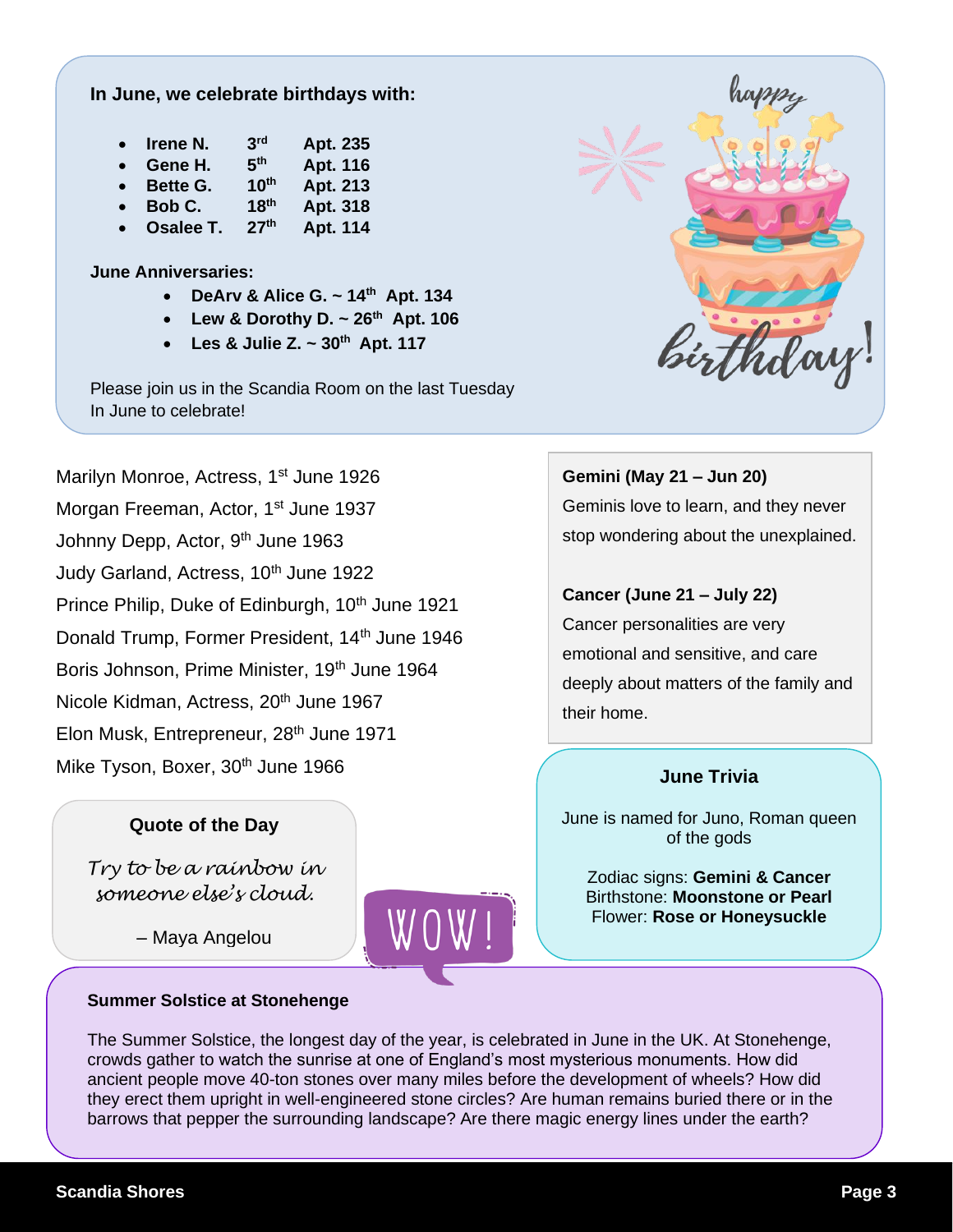### **Upcoming Events**

**101 Birthday Party for Irene N.** Friday, June 3rd, 2:00-3:00p-SR **All Invited!**

**Handmade Jewelry Sale** Saturday, June  $4<sup>th</sup>$  from 1:00-4:00p Pat H., Apt. 332

**Entertainment: 'Maple Street Ramblers'** Sunday, June 5<sup>th</sup>, 4:00-5:00p-SR

**Blood Pressures w/ Julie, behind the fireplace** Monday, June 6<sup>th</sup> & 20<sup>th</sup> 10:15a-11:15a Free Will Offerring

**Massage/Reflexology** \*\*Sign up for an appointment Monday, June  $13<sup>th</sup>$  in Rm 125 from 9:00-1:00p

**Resident Council Meeting-All Invited!** Monday, June  $13^{th}$  @ 2:00p-SR

**Resident Council Meeting** Monday, June  $13<sup>th</sup>$  @ 2:00p

#### **Podiatrist Visit**

Friday, June  $17<sup>th</sup>$  from 9:00-12noon in Room 125 \*Must be enrolled to be seen. See Lorrie

**House of Wong Lunch Outing** Friday, June 17th @11:30a; Bus loads: 11:15a

**Happy Father's Day-Sunday, June 19th** Special Dinner @ 11:45a-SR \*Sign up in the special meal book

**Entertainment: 'Randy Rolloff' (keyboard & vocal)** Monday, June 20<sup>th</sup> @ 2:00p-SR

**B.B.Q Grill Out & Outdoor Games**

Thursday, June 23rd 11:30 Grill Out 1:00 Outdoor Games (weather permitting)

### **Manitou Art & Craft Fair**

Manitou Days Event-Outdoor sale @ White Bear Lake Senior Center Parking Lot. Friday, June 24<sup>th</sup> Bus loads: 1:00; departs: 1:15p Artists, Artisans, & Crafts, and More.

### **Pontoon Ride on the St. Croix River-Free**

Monday, June  $27<sup>th</sup>$  from 1:00-3:00p Bus loads: 11:45a; departs: 12noon Return approx. 3:45p Limited seating!!

### **Special Days**

- $2<sub>nd</sub>$ Italian National Day
- $5<sup>th</sup>$ World Environment Day
- $6<sup>th</sup>$ D-Day
- 8<sup>th</sup> World Oceans Day
- 14<sup>th</sup> Queen's Birthday (UK)
- 19<sup>th</sup> Emancipation Day (US)
- 19<sup>th</sup> Father's Day (US, Canada, UK)
- 21st World Music Day
- 21<sup>st</sup> Summer Solstice

### **Outdoor Concerts on the Commons**

**(Park)** Shoreview **Wednesdays-7:00p-8:30p**

- **June 15th 'The Backyard Band'-Variety June 22nd Mike Sterling presents: 'From the King for the King'- Gospel according to Elvis**
- **June 29th 'The 50's & 60's Revue'**

**Bus loads: 6:16p; departs: 6:30p \*Sign up in the Program Book**

Bring a folding lawn chair, sunscreen, light jacket, snack/beverage.

Bathrooms available.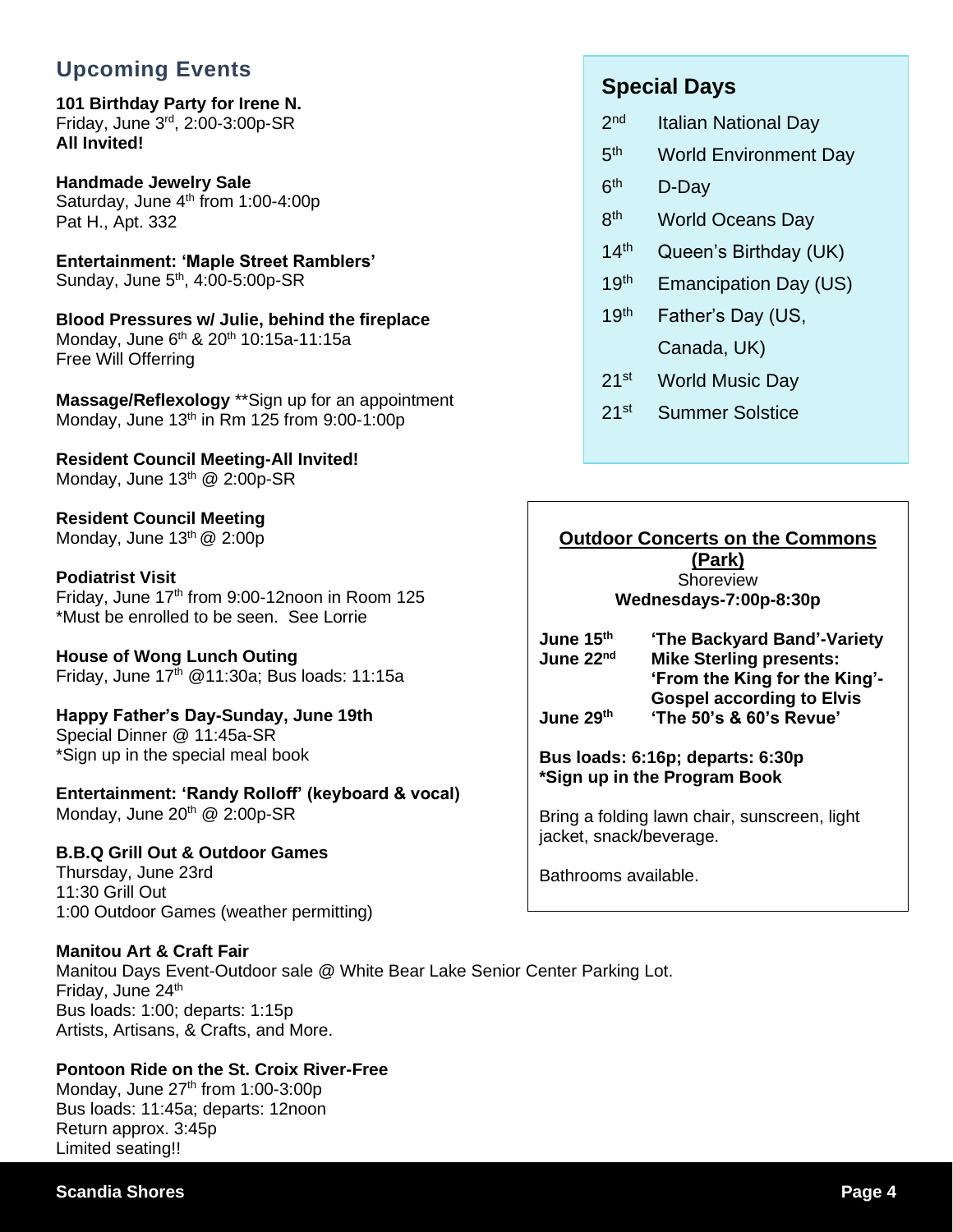### **Noticeboard**

### **NEW RESIDENTS**

A very warm welcome to:

- **Jim B., Apt. 228**
- **Ramona H., Apt. 322**

We hope that you enjoy your time here!

#### **ENTERTAINMENT IN JUNE**

**MAPLE STREET RAMBLERS** Sunday, June  $8<sup>th</sup>$  4:00-5:00pm-SR

The Maple Street Ramblers are a six-piece traditional Jazz band (trumpet, clarinet/sax, trombone, banjo/guitar, bass, and keyboard.

#### **RANDY ROLLOFF**-

Monday, June  $20^{th}$   $2:00-3:00$ pm-SR

Plays piano, keyboards, flute, and sings along with backgrounds he makes to sound like a full band! Songs from the 40's, 50's, 60's, Rock-n-Roll, new & old country.

**SHOREVIEW FARMER'S MARKET SS bus trip on Tuesday, June 14th @ 3:00pm**

Every Tuesday from 3:00-7:00pm behind the Shoreview Community Center

- More than 30 vendors providing fresh, locally grown produce and foods.
- Vegetables, apples, jams, coffee, seasonal flowers, meats, bakery, homemade soap, face painting, and food trucks.
- Local musicians at most market days

**"Sometimes you never know the value of a moment until it becomes a memory."** Dr. **Seuss** 

### **Humanitarian Aid to Ukraine**



### **Scandia Shores Fundraiser**

Lorrie Bjugan, Life Enrichment Coordinator, presented a donation of \$2002 from residents and staff of Scandia Shores Senior Residence of Shoreview to Father Peter Siwko and Soniia Kereibaieva at the Saint Katherine Ukrainian Orthodox Church in Arden Hills to 'HELP UKRAINE'.

#### **A Special Thank You for Your Donations!!**

**Need a Notary? Scandia Shores has one on staff. Free to residents and family members. See Lorrie**

**United We Stand! or Room 125 for a family gathering? Reservations Want to use the Scandia Room, Recreation Room, can be made by contacting Lorrie at 651-415-9793.**

> **BEAUTY SHOP @ SCANDIA SHORES 2 nd Floor**

**Open Mondays and Wednesdays Call Shelly for Appointments 651-253-2536**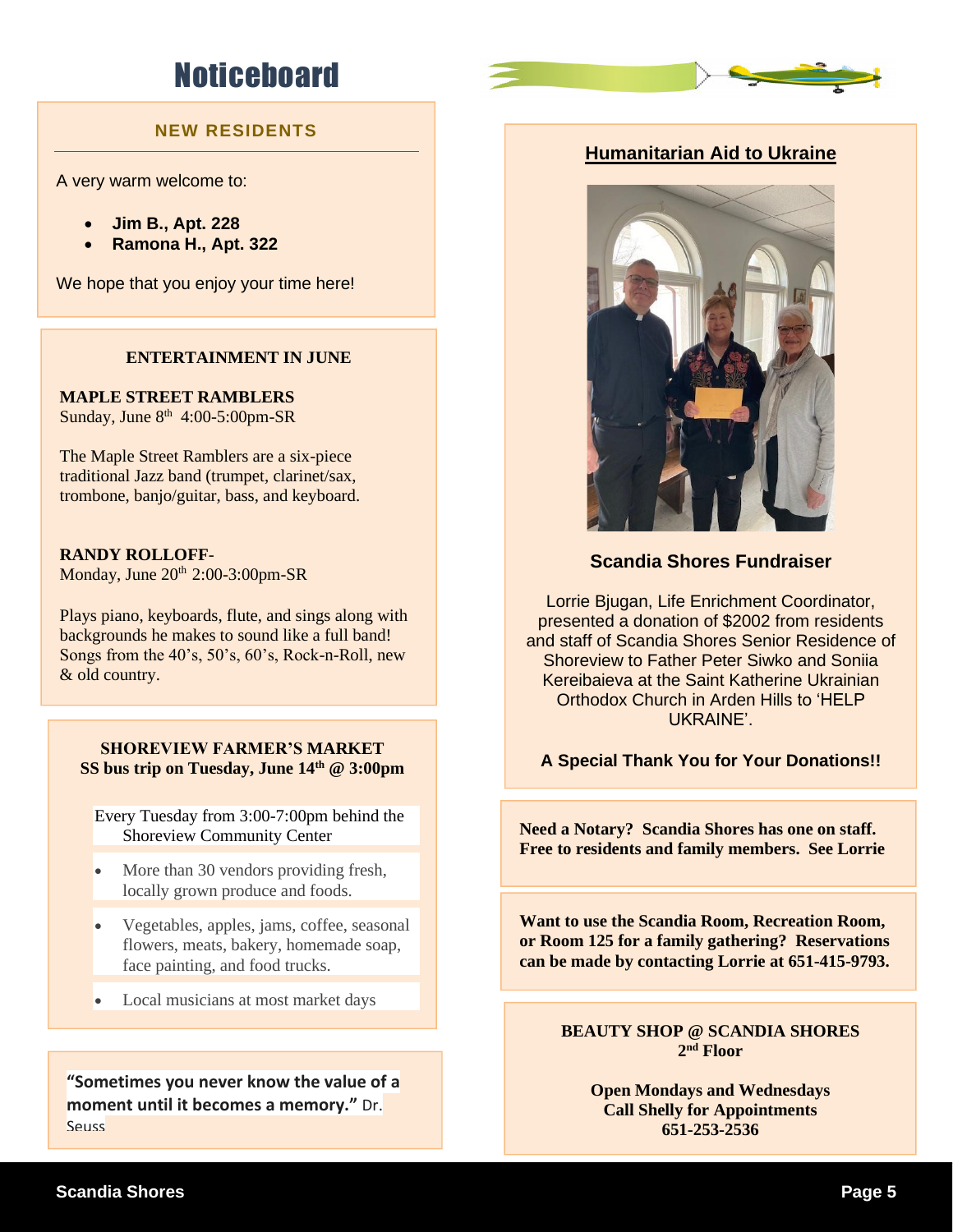### Poems to Share

### **MY SYMPHONY**

William Henry Channing

To live content with small means; to seek elegance rather than luxury, and refinement rather than fashion, to be worthy, not respectable, and wealthy, not rich; to study hard, think quietly, talk gently, act frankly, to listen to stars and birds, to babes and sages, with open heart, to bear all cheerfully, to all bravely await occasions, hurry never. In a word, to let the spiritual unbidden and unconscious grow up through the common. This is to be my symphony.

### **GROWING OLD**

Kristone

Lord, Thou knowest I am growing older.

Keep me from becoming talkative and possessed with the idea that I must express myself on every subject.

Release me from the craving to straighten out everyone's affairs.

Keep me from the recital of endless detail. Give me wings to get to the point.

Seal my lips when I am inclined to tell of my aches and pains. They are increasing with the years and my love to speak of them grows sweeter as time goes by.

Teach me the glorious lesson that occasionally I may be wrong. Make me thoughtful but not nosey; helpful but not bossy. With my vast store of wisdom and experience it does seem a pity not to use it all. But Thou knowest, Lord, that I want a few friends at the end.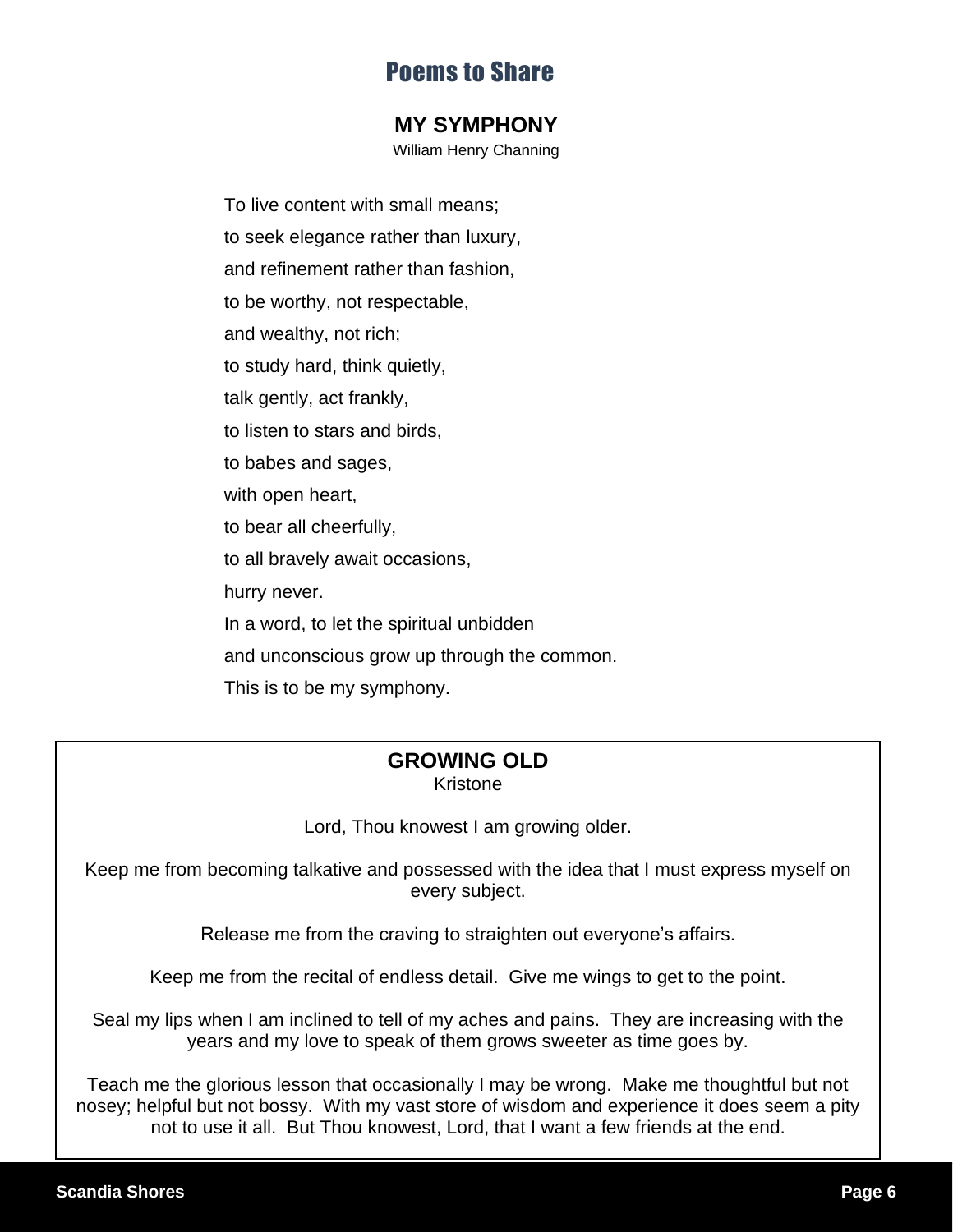# Laughing Matters



### **The Engagement**

A young woman brings her fiancé to dinner with her parents. After dinner, her mother tells her father to find out about the young man. The father invites the young man to his study for a drink.

"So, what are your plans?" the father asks the young man. "I am a religious scholar," he replies.

"A religious scholar. Hmm," the father says. "Admirable, but what will you do to provide a nice house for my daughter to live in as she's accustomed to?"

"I will study," the young man replies. "And God will provide for us."

"And how will you buy her a beautiful engagement ring such as she deserves?" asks the father.

"I will concentrate on my studies," the young man replies. "And God will provide for us."

"And children?" asks the father. "How will you support children?"

"Don't worry, sir, God will provide," replies the fiancée.

The conversation proceeds like this, and each time the father questions, the young idealist insists that God will provide.

Later, the mother asks: "How did it go, honey?"

The father answers: "He has no job and no plans, but the good news is he thinks I'm God."

### **One-Liners**

My teacher accused me of plagiarism. His words, not mine.

I find apologizing for not having cleaned is easier than cleaning.

Keep your eyes wide open before marriage and half shut afterwards.